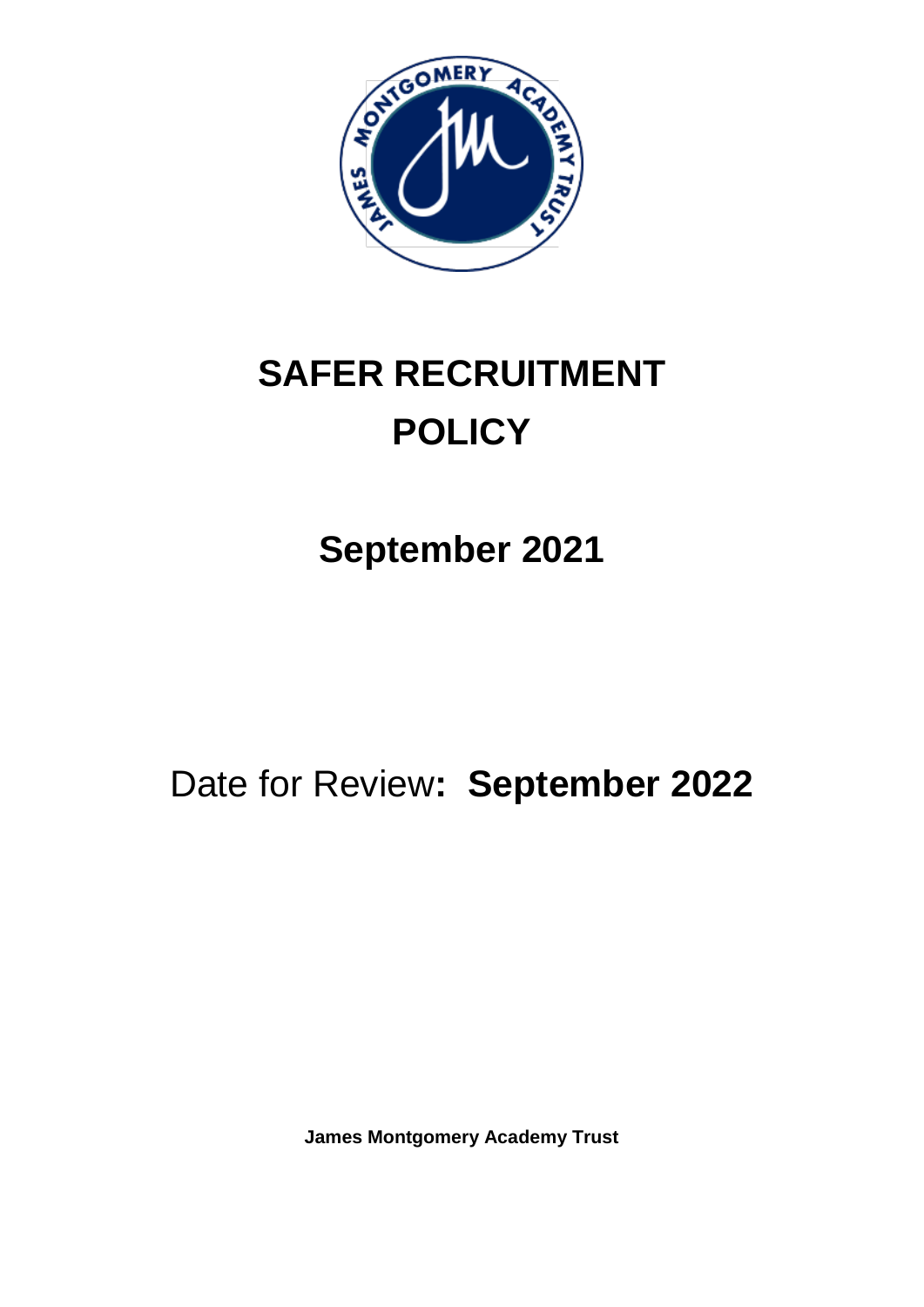#### **Statement of intent**

This policy is designed to assist with recruitment and selection at The James Montgomery Academy Trust (JMAT) and its schools. It outlines our recruitment procedure and is in-line with the DfE statutory guidance (Keeping Children Safe in Education 2021) on safeguarding.

Through this policy the JMAT aims to embed safer recruitment practices and procedures to ensure a more robust safeguarding culture at our school.

#### **Roles and responsibilities:**

The Local Governing Body (LGB) of the school is responsible for ensuring there are effective policies and procedures in place to ensure recruitment is in line with DfE statutory guidance and legal requirements.

The JMAT strives to ensure that staff recruitment is safe and fair, and the LGB continues to monitor this aspect of the school's Safer Recruitment Policy alongside legal and statutory compliance.

The JMAT is required to ensure that checks on the right to work in the United Kingdom comply with the requirements of the Immigration, Asylum and Nationality Act 2006.

The Headteacher will assist the LGB in ensuring that staff recruitment is safe, fair and compliant. The Headteacher will also ensure appropriate checks have been carried out on staff, volunteers, contractors and agencies working within the school.

The Headteacher is also responsible for ensuring that appropriate supervision of employees/volunteers is organised, where necessary, and for promoting the safety and wellbeing of pupils generally, and throughout this process.

#### **Inviting applications – advertisements**

Vacancies will be advertised through external media, keeping in mind the JMAT Equal Opportunities Policy and the need to reach disadvantaged groups. A commitment to equal rights will be stated in advertisements.

Advertisements will include a job description, outline the person specifications potential candidates should display, and detail the closing date.

Recruitment will not be through 'word of mouth' and advertisement will aim to reach as broad an audience as possible (i.e. local advertising may not be appropriate).

The contact point for telephone or email enquiries will be clearly outlined and it is advisable that application forms are accessible both on the JMAT and from school, as well as being sent out to applicants.

# **Information for candidates**

Information for candidates will generally be provided in the form of an information pack. This will include:

- A copy of the advertisement.
- A more comprehensive job description.
- A more comprehensive person specification.
- Equal rights material.
- A brief outline of the school, its values and aims.
- An application form to assist with fair comparisons between applicants. This will also include a section for references to be recorded, one of which should be the candidate's most recent employer.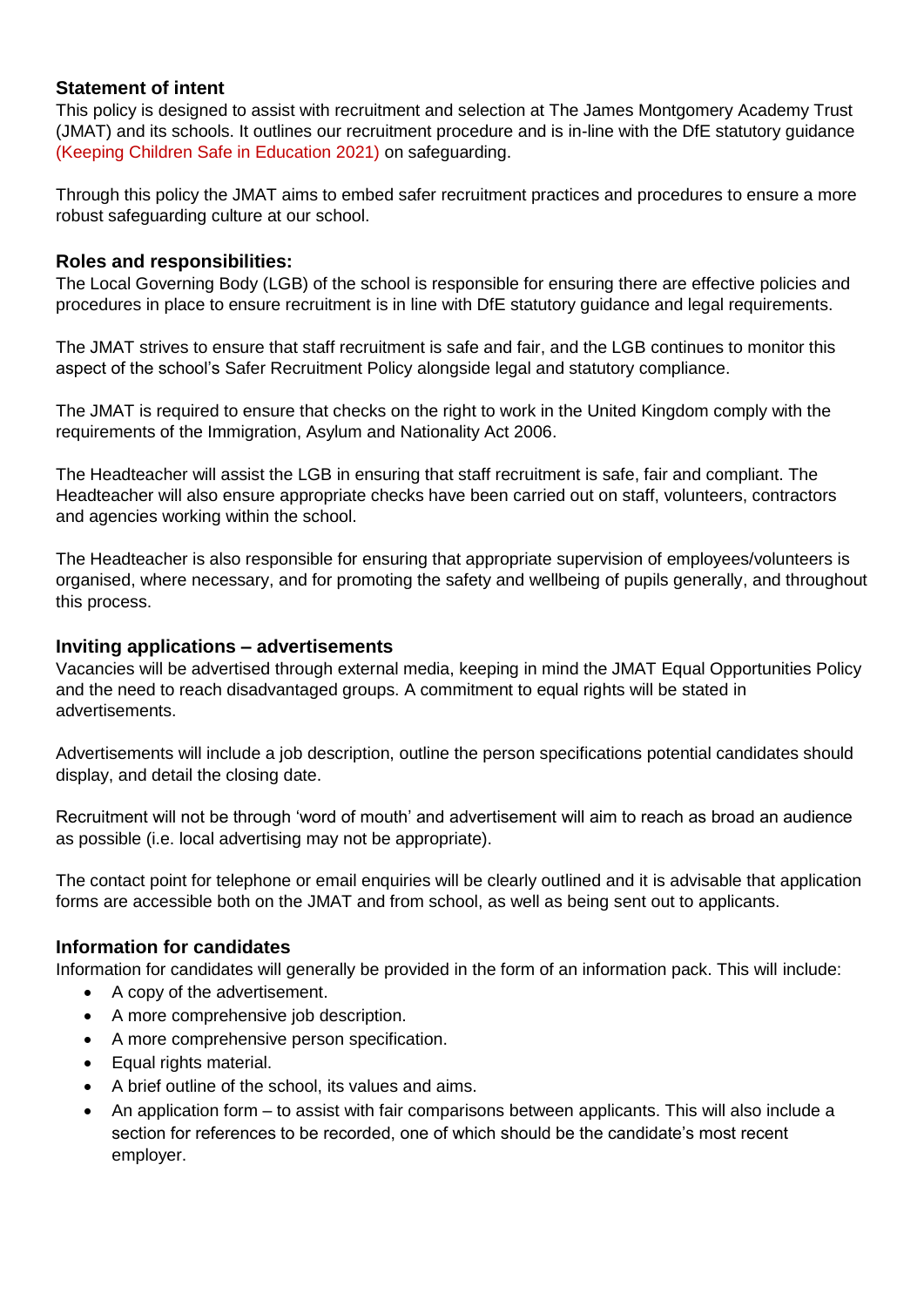#### **Identification of the recruitment panel**

The recruitment panel will comprise of an 'appointing officer', responsible for the management of the entire recruitment process. Between two and four selectors is appropriate for most appointments.

At least one member of the panel including a governor should have successfully completed up to date (preferably within the last 3 years) training in safer recruitment.

#### **Shortlisting**

All application forms (whether incomplete or completed) must be taken into account when shortlisting candidates for an interview.

Candidates who are shortlisted should meet all the essential aspects of the person specification requirements. This process will be as systematic as possible and all selectors will read through all applications, each creating their own shortlist. These will be collated and discussed between selectors before a final shortlist is decided on.

#### **Interview invitations**

Once a shortlist has been decided, the successful applicants will be contacted by the selection chair and a suitable interview time decided.

Permission will be asked to contact the candidate's referees prior to interview.

#### **References**

Two referees, one of which must be the candidate's most recent employer, will be contacted by the chair of the selection committee, ideally before candidates are interviewed.

Structured questionnaires are a useful method of questioning referees. Questions will include:

- General information about the candidate's previous professional performance and suitability for the post.
- The candidate's suitability to work with children and young people.
- Any disciplinary warnings, including time-expired warnings, relating to the safeguarding of children and young people.
- The applicant's [sickness/attendance] record.
- The applicant's disciplinary record.

If the candidate is applying for a teaching post and is not currently employed as a teacher, the school/local authority where they were most recently employed as a teacher should be contacted.

Records will be kept of these conversations, or written references requested, and any uncertainties or issues followed up with the referee verbally will be recorded.

Following reference checks, any concerns raised by referees will be put to the candidate at interview. Such conversations will also be recorded.

#### **Digital footprints**

Schools within the JMAT are committed to ensuring that safeguarding is a top priority. In light of this commitment, where appropriate, potential candidates' social media or other online activity may be checked prior to interview and records made of any offensive or inappropriate material. This process may include a search for the candidate via but not limited to:

- Google
- Facebook
- LinkedIn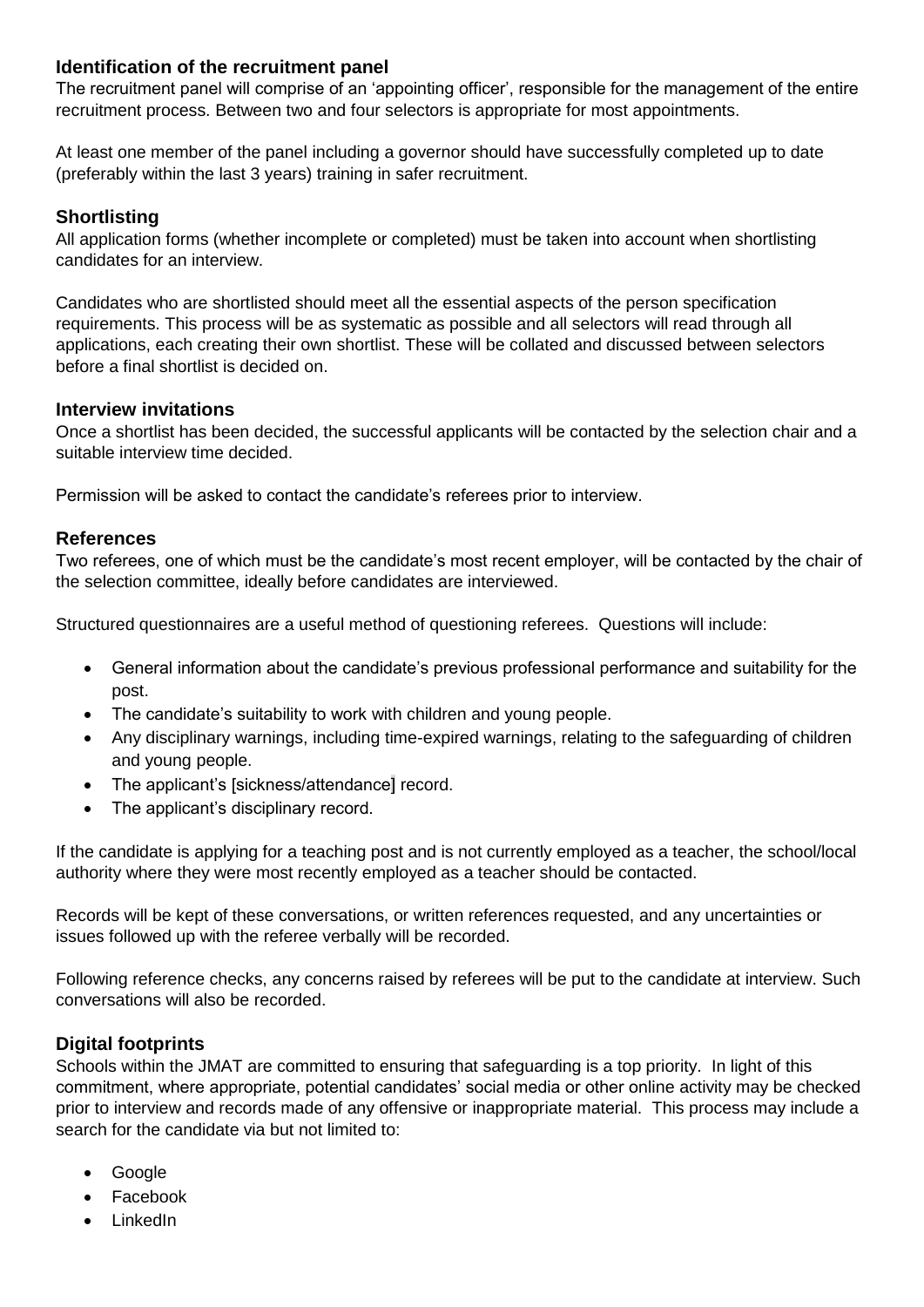#### **Selection process**

During interviews, candidates will be asked standard form questions and their responses recorded for ease of comparison. Any concerns raised through contact with referees will be put to the candidate at this stage.

A job applicant can be asked relevant questions about disability and health in order to establish whether they have the physical and mental capacity for the specific role.

# **Barred list checks**

KCSIE 2021 has added to the guidance explaining when separate barred list checks should be carried out.

These checks **must only** be carried out:

- for newly appointed staff who are engaging in regulated activity, pending the receipt of an Enhanced certificate with barred list information from the Disclosure and Barring Service (DBS)
- where a person has worked in a school or college in a role that brought them into regular contact with children and young people, and this role ended not more than three months prior to their new appointment

#### **Employment checks and DBS checks (inc. "regulated activity")**

For the purpose of this policy, engaging in **"regulated activity"** involves any individual who:

- Will be responsible for teaching, training, instructing, caring for or supervising children at the school.
- Will carry out paid or unsupervised, unpaid work regularly at the school, and where that work provides an opportunity for contact with children.
- Engages in intimate or personal care or overnight activity, even if this happens only once.

Regulated activity is described as being "regular" if it is carried out by the same person and is conducted:

- Once a week or more often.
- On four or more days in a 30 day period.
- Overnight (between 2am-6am).

For all appointments in JMAT schools an enhanced DBS check with barred list information is required. A prohibition from teaching check is required for all teaching roles.

JMAT's DBS policy covers the DBS process in further detail, including information regarding criminal disclosures on applications.

#### **General recruitment**

The JMAT and its schools will take care to ensure that:

- A candidate's identity is verified, preferably from a current photographic ID and proof of address. If none of these is available, the candidate is required to produce a birth certificate in conjunction with their national insurance number.
- Appropriate DBS checks are obtained for all candidates, including barred list information where the person is engaged in regulated activity.
- Where an individual is successful in their application, and begins work in a regulated activity before a DBS certificate is available, a separate barred list check will be obtained.
- Where applicants have subscribed to the DBS Update Service, and give permission for this to be accessed, this service will be used instead.
- Successful candidates for teaching positions are not subject to a prohibition order issued by the Secretary of State. This will be done using the Employer Access Online service.
- The successful candidate has a right to work in the UK.
- Where a candidate has worked overseas, that appropriate checks are carried out per this policy.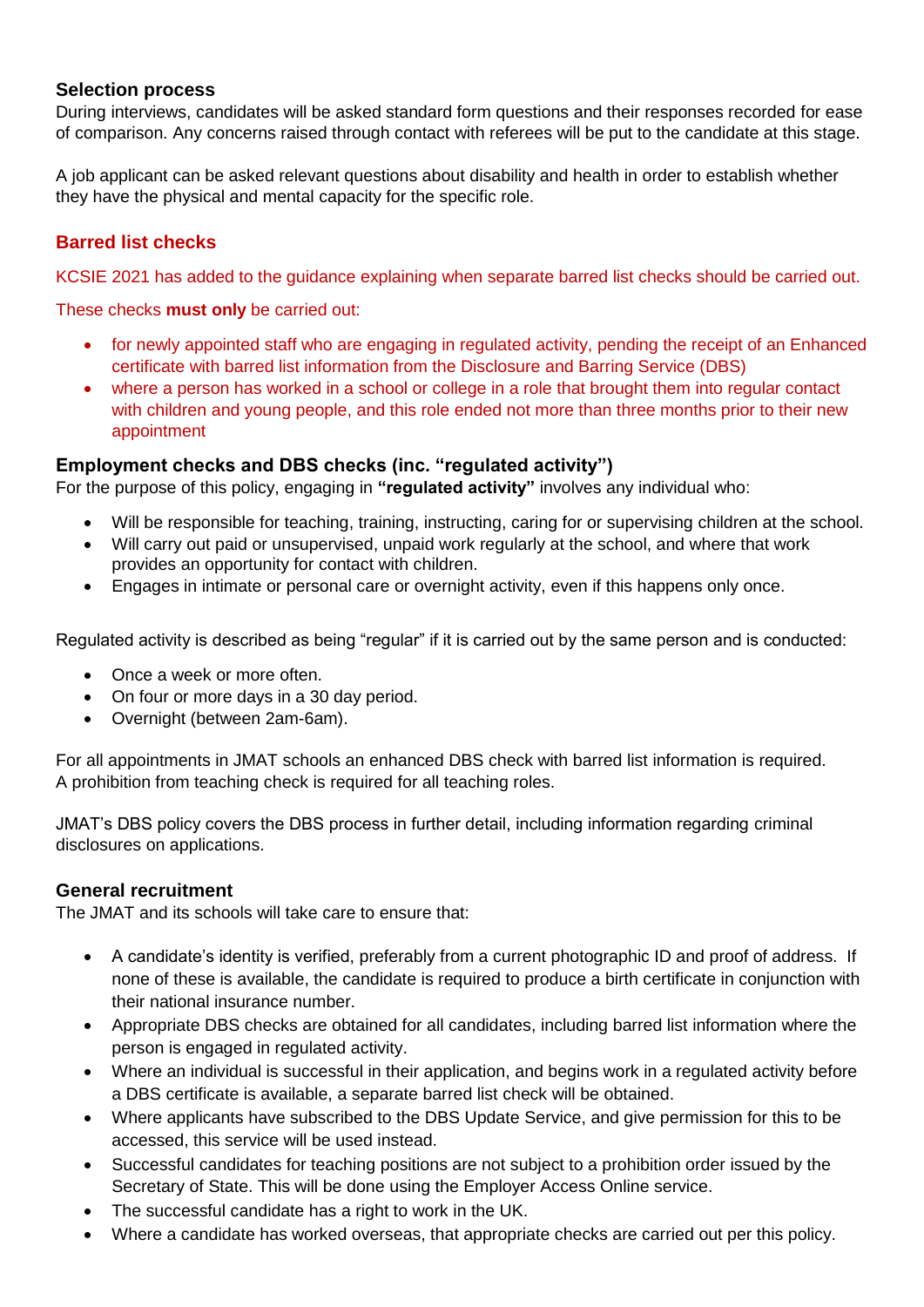#### **Volunteers**

Where a volunteer is recruited to engage in work which is not considered 'regulated activity', an enhanced DBS certificate will be obtained.

Volunteers recruited to take part in regulated activity must obtain an enhanced DBS certificate with a barred list check.

Under no circumstances will a volunteer who has not provided a DBS certificate be left unsupervised or allowed to work in regulated activity.

**Note:** Where a volunteer is to be placed under supervision, they are not considered to be taking part in regulated activity and therefore it is illegal for the school to request a barred list check on the volunteer.

Supervision must:

- Be by a person who is in regulated activity.
- Be regular and day to day.
- Be "reasonable in all the circumstances to ensure the protection of children".

# **KCSIE January 2021 update (post-Brexit) - Individuals who have lived and/or worked outside the UK**

From 1 January 2021 the TRA Teacher Services will no longer maintain a list of those teachers sanctioned in EEA member states. If applicable, schools must make further checks on a teacher's past conduct which could include the following:

- Criminal records checks for overseas applicants
- If the applicant has applied for a teaching position, a letter of professional standing from the professional regulating body of the country where the applicant has worked.

No exceptions will be made for candidates who have lived outside of the UK, all mandatory checks outlined in this policy will be carried out, along with additional checks where necessary.

The DfE [guidance on the employment of overseas-trained teachers](https://www.gov.uk/government/publications/employing-overseas-trained-teachers-from-outside-the-eea) will be consulted should an overseas candidate apply for a teaching position.

Applicants who have lived/travelled abroad for **more than 3 months** will need to obtain a criminal record check from the relevant country. The applicant will not be permitted to commence work until the overseas information has been received and is considered satisfactory by school.

#### **Agency and third-party staff**

In the case of any employee working at JMAT and its schools sourced from an agency or third-party organisation, confirmation must be obtained from the organisation, in writing, that all necessary DBS checks have been completed. Agency and third-party employees must produce their DBS certificate, and a record of the number will be retained.

Confirmation must also be obtained that the individual who presents for work is the same person on whom all checks have been completed. A copy of photographic identification is generally appropriate.

#### **Trainee/student teachers**

At JMAT we will ensure that enhanced DBS certificates and barred list checks are obtained on all applicants for initial teacher training.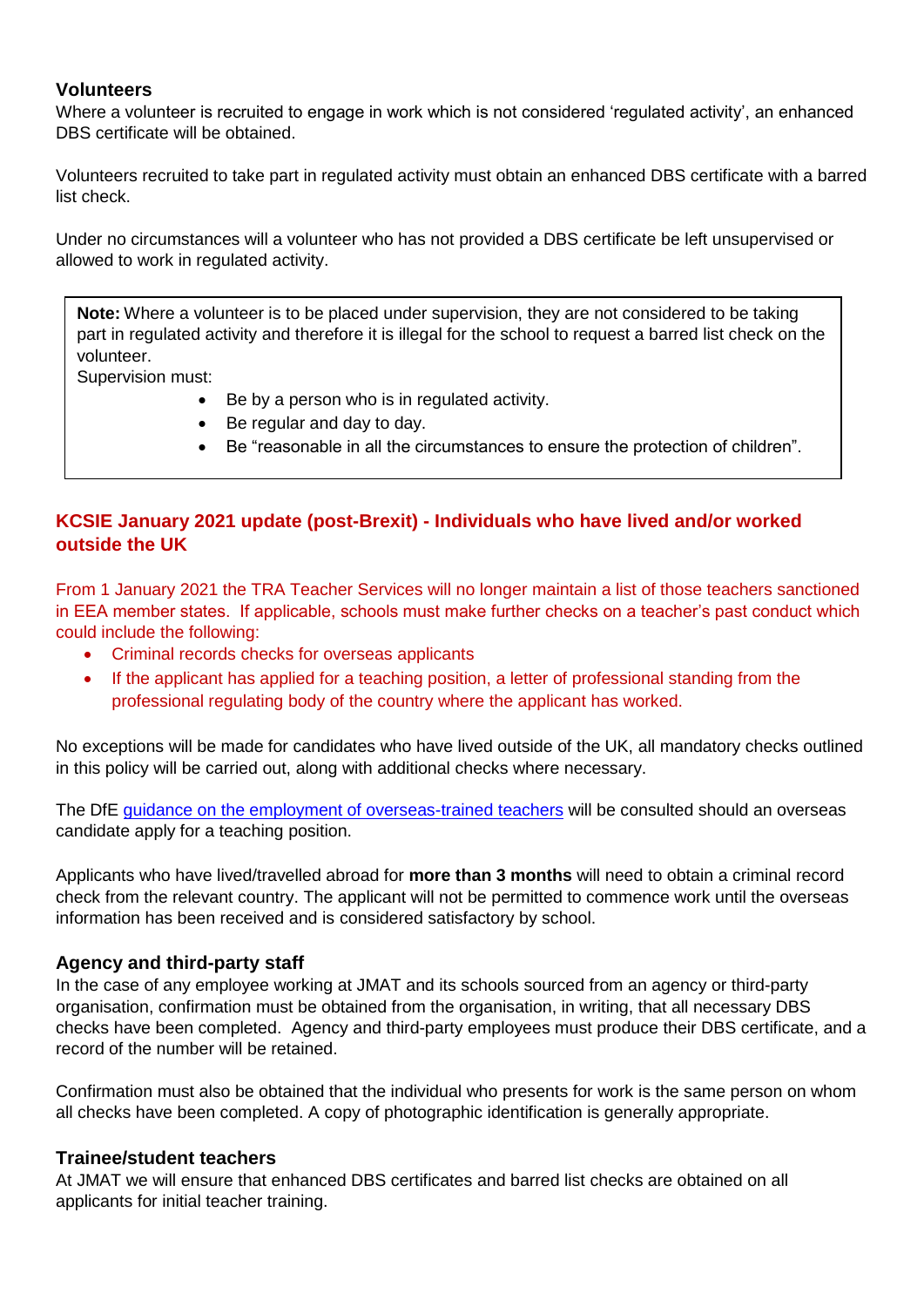Where trainee teachers are fee-funded it is the responsibility of the initial teacher training provider to carry out the necessary checks.

### **Decision making**

At JMAT, we are committed to ensuring the best individuals are recruited to work at our school. Applicants will therefore be carefully checked against the selection criteria and all essential criteria from the person specification must be met before any offers of employment are made.

In line with our safeguarding obligations, we will carefully consider all information about past disciplinary action or allegations. This includes information obtained from the Employer Access Online checks.

#### **Single central record**

In line with 'Keeping Children Safe in Education 2021', School Staffing Regulations and Childcare Disqualification Regulations, JMAT and its schools will maintain and regularly update the single central record. All new employees will be added to the record, which will include:

- All staff (including supply, contract and agency staff) who work at the school.
- All others who work in regular contact with children in the school or college, including volunteers.
- Members of the local governing body

For each individual, the single central record will outline whether or not the following checks have been carried out/certificates obtained, along with the date of the check:

- An identity check
- A barred list check
- An enhanced DBS check
- A prohibition from teaching check
- Further checks on people living or working outside the UK
- A check of professional qualifications
- A check to establish the person's right to work in the UK
- A section 128 direction check for management positions only

#### **Monitoring, Evaluation and Policy review**

The policy will be promoted and implemented throughout the JMAT schools.

This policy will be assessed for its implementation and effectiveness **annually** by the **DSL**.

The scheduled review date for this policy is **September 2022.**